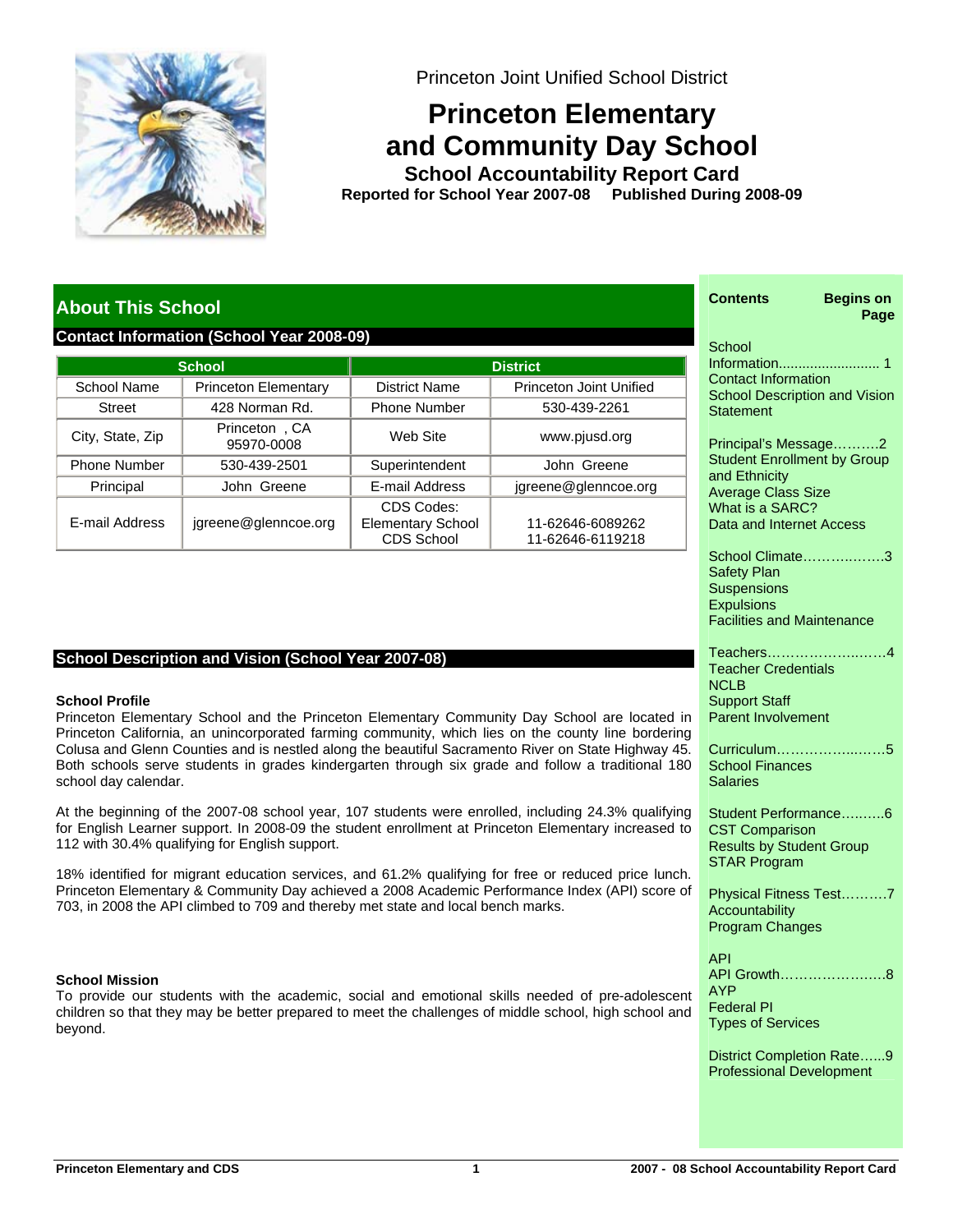#### **Principal's Message**

I would like to extend to both new and returning families a sincere welcome to Princeton Elementary School and hope that upcoming school year proves to be positive and rewarding for all students. I am also inviting you to explore the Princeton Elementary School's annual School Accountability Report Card, a required document that provides valuable information about our school's instructional program, academic achievements, classroom materials, school safety, facilities, and staff.

Princeton Elementary & Community Day provides a warm, stimulating environment where students are actively involved in the learning process in a rural setting with very attractive student/teacher ratios. Students receive a challenging, standards-based curriculum by delivered by professional, dedicated and caring staff members.

Ongoing evaluation of student progress and achievement helps us refine the instructional program so students can achieve academic proficiency. We have made a commitment to provide the very best educational program possible for Princeton Elementary & Community Day School children, and welcome any suggestions or recommendations that will make our school even stronger and more effective. Together through our hard work our students will be challenged to reach their maximum potential.

# **Student Enrollment by Group and Ethnicity (School Year 2007-08)**

| <b>Group</b>                      | <b>Percent of Total Enrollment</b> |
|-----------------------------------|------------------------------------|
| Socioeconomically Disadvantaged   | 70 %                               |
| <b>English Learners</b>           | $25\%$                             |
| <b>Students with Disabilities</b> | 5 %                                |

**Student Population By Ethnicity**



## **Average Class Size and Class Size Distribution (Elementary)**

|         | 2005-06              |                                       |       | 2006-07              |                                       |          | 2007-08              |                             |             |          |                |       |
|---------|----------------------|---------------------------------------|-------|----------------------|---------------------------------------|----------|----------------------|-----------------------------|-------------|----------|----------------|-------|
| Grade   | Avg.<br><b>Class</b> | <b>Number of</b><br><b>Classrooms</b> |       | Avg.<br><b>Class</b> | <b>Number of</b><br><b>Classrooms</b> |          | Avg.<br><b>Class</b> | <b>Number of Classrooms</b> |             |          |                |       |
| Level   | <b>Size</b>          | $1 - 20$                              | 21-32 | $33+$                | <b>Size</b>                           | $1 - 20$ | $21 - 32$            | $33+$                       | <b>Size</b> | $1 - 20$ | $21 - 32$      | $33+$ |
| Κ       | 12.0                 | 4                                     |       |                      |                                       |          |                      |                             |             |          |                |       |
| $K-3$   | 18.5                 | $\overline{2}$                        |       |                      | 16.0                                  | 3        |                      |                             | 19.7        | 3        |                |       |
| $3 - 4$ |                      |                                       |       |                      |                                       |          |                      |                             |             |          |                |       |
| $4 - 8$ | 20.5                 | 4                                     |       |                      | 21.0                                  | 1        |                      |                             | 24.0        |          | $\overline{2}$ |       |
| Other   |                      |                                       |       |                      |                                       |          |                      |                             |             |          |                |       |

#### **What is a SARC?**

The School Accountability Report Card (SARC), which is required by law to be published annually, contains information about the condition and performance of each California public school. More information about SARC requirements is available on the California Department of Education (CDE) SARC Web page. For additional information about the school, parents and community members should contact the school principal or the district office.

#### **Data**

DataQuest is an online data tool located on the CDE DataQuest Web page that contains additional information about this school and comparisons of the school to the district, the county, and the state. Specifically, DataQuest is a dynamic system that provides reports for accountability (e.g., Academic Performance Index [API], Adequate Yearly Progress [AYP]), test data,<br>enrollment, graduates, graduates, dropouts, course enrollments, staffing, and data regarding English learners).

#### **Internet Access**

Internet access is available at public libraries and other locations that are publicly accessible (e.g., the California State Library). Access to the Internet at libraries and public locations is generally provided on a first-come, first-served basis. Other use restrictions include the hours of operation, the length of time that a workstation may be used (depending on availability), the types of software programs available on a workstation, and the ability to print documents.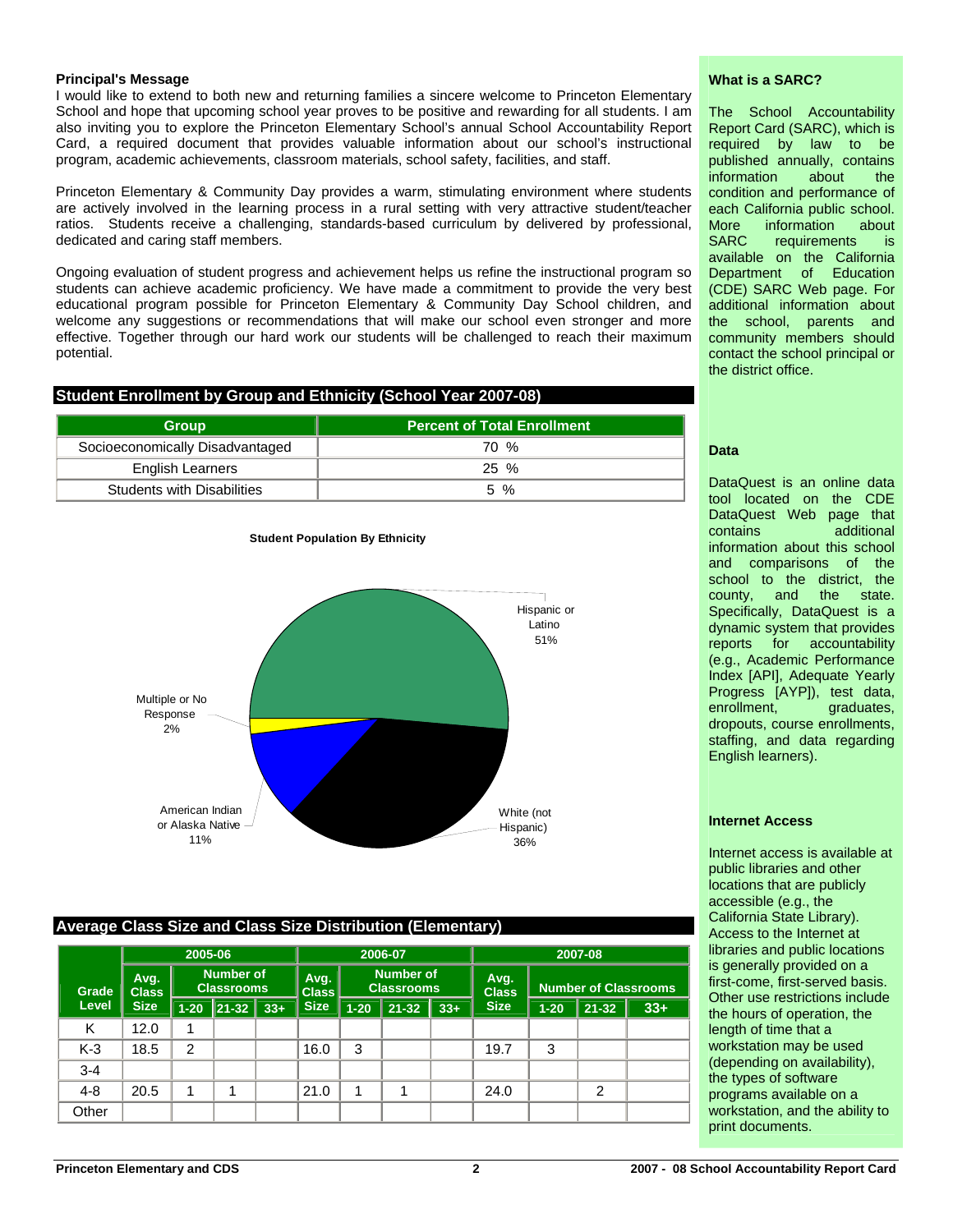# **School Climate**

## **School Safety Plan (School Year 2007-08)**

The School Safety Plan is reviewed, updated, and discussed with school faculty annually. The plan establishes and defines procedures/guidelines for the safe and orderly response to earthquakes, fires, floods, intruders, and other emergency disasters. It outlines the protocol for teachers and staff, including the use of telephone trees. The Safety Plan also contains the numbers for each agency that should be contacted in the event of an emergency. To prepare our students and staff for potential disasters and in according law, all schools in the Princeton Joint Unified School District routinely participates in simulated emergency preparedness drills. Each year, there are safety checks by the state Fire Marshall as well as by our insurance carrier. The District is mandated to correct any safety deficiency. We do all we can to ensure the safety of our students, staff, and community at large. To insure safety on campus, supervisors or administrators routinely monitor appropriate behavior Campus supervisors are assigned to monitor appropriate behavior, and to ensure that all people are authorized to be on school property, all visitors must sign in when entering the campus. Our student discipline handbook is updated annually and shared with each student during a pre-selected period at the beginning of each school year. This helps to insure that all students are aware of behavior expectation and consequences; a copy is then mailed home to all parents/guardians.The District offers first aid training each year. Although all staff is encouraged to attend, it is mandatory training for all coaches and health aides.

For more information about how parents can receive more information, or view the School Safety Plan, contact the District Office at 530-439-2261

#### **Suspensions and Expulsions**

This table displays the rate of suspensions and expulsions (the total number of incidents divided by the total enrollment) at the school and district levels for the most recent three-year period.

|                   |     | Princeton Elementary |     | <b>CDS</b> |      |      | <b>District</b> |      |     |
|-------------------|-----|----------------------|-----|------------|------|------|-----------------|------|-----|
| Rate              |     |                      |     |            |      |      |                 |      |     |
| Suspensions       | 0.0 | 8.7                  | 4.7 | 0.0        | 66.7 | 66.7 | 0.0             | 14.0 | 9.4 |
| <b>Expulsions</b> | 0.0 | 0.0                  | 0.0 | 0.0        | 0.0  | 0.0  | 0.0             | 0.5  | 0.4 |

# **School Facilities**

## **School Facility Good Repair Status (School Year 2008-09)**

|                                                 |                    | <b>Repair Status</b> | <b>Repair Needed and Action</b> |  |  |
|-------------------------------------------------|--------------------|----------------------|---------------------------------|--|--|
| <b>Item Inspected</b>                           | Good   Fair   Poor |                      | <b>Taken or Planned</b>         |  |  |
| Gas Leaks                                       | X                  |                      |                                 |  |  |
| <b>Mechanical Systems</b>                       | X                  |                      |                                 |  |  |
| Windows/Doors/Gates (interior and exterior)     | X                  |                      |                                 |  |  |
| Interior Surfaces (walls, floors, and ceilings) | X                  |                      |                                 |  |  |
| Hazardous Materials (interior and exterior)     | X                  |                      |                                 |  |  |
| <b>Structural Damage</b>                        | X                  |                      |                                 |  |  |
| <b>Fire Safety</b>                              | X                  |                      |                                 |  |  |
| Electrical (interior and exterior)              | X                  |                      |                                 |  |  |
| Pest/Vermin Infestation                         | X                  |                      |                                 |  |  |
| Drinking Fountains (inside and outside)         | X                  |                      |                                 |  |  |
| Restrooms                                       | X                  |                      |                                 |  |  |
| Sewer                                           | X                  |                      |                                 |  |  |
| Playground/School Grounds                       | X                  |                      |                                 |  |  |
| Roofs                                           | X                  |                      |                                 |  |  |
| <b>Overall Cleanliness</b>                      | X                  |                      |                                 |  |  |
| <b>Overall Summary</b>                          | X                  |                      |                                 |  |  |

#### **School Facilities & Maintenance (08-09)**

The district takes great efforts to ensure that all schools are clean, safe, and functional through proper facilities maintenance and campus supervision. Princeton Elementary & Community Day's original facilities were built in 1973. Ongoing maintenance and campus improvements ensure facilities remain up to date and provide adequate space for students and staff. District maintenance and site custodial staff ensures that the repairs necessary to keep the school in good condition are completed in a timely manner. A work order process is used by school and district staff to communicate non-routine maintenance requests. Every morning before school begins; the custodian inspects facilities for safety hazards or other conditions that need attention prior to students and staff entering school grounds. One day custodian is assigned to Princeton Elementary & Community Day. The day custodian is responsible for:

- Grounds keeping
- Restroom
- **Cafeteria**
- Cleanup/Setup
- **Office Area Cleaning**

Restrooms are checked throughout the day for cleanliness and subsequently cleaned as needed. The principal communicates with custodial staff daily concerning maintenance and school safety issues.

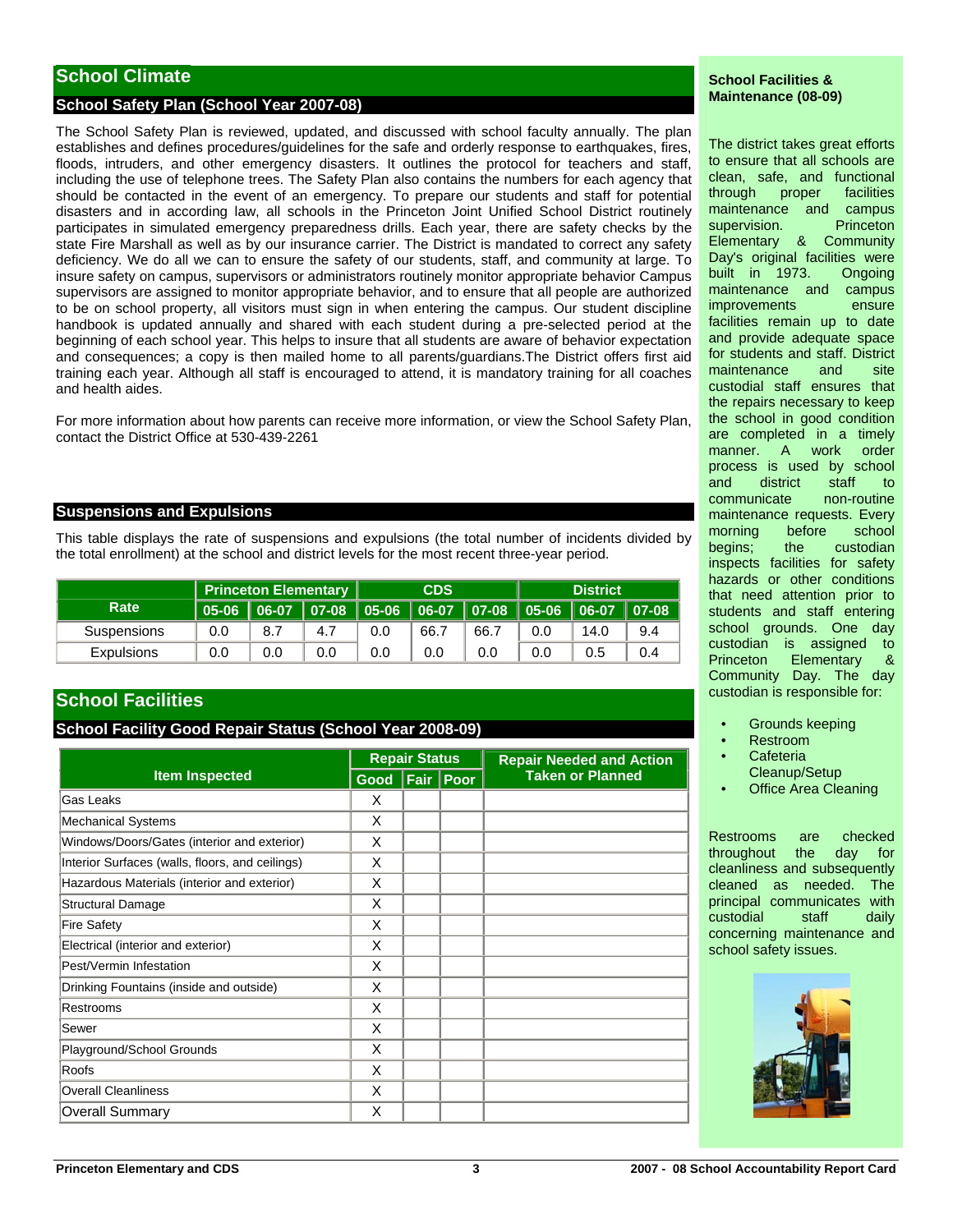# **Teachers**

## **Teacher Credentials**

This table displays the number of teachers assigned to the school with a full credential, without a full credential, and those teaching outside of their subject area of competence. Detailed information about teacher qualifications can be found on the CDE [DataQuest](http://dq.cde.ca.gov/dataquest/) Web page.

|                                                |         | <b>District</b> |         |         |
|------------------------------------------------|---------|-----------------|---------|---------|
| <b>Teachers</b>                                | 2005-06 | 2006-07         | 2007-08 | 2007-08 |
| With Full Credential                           |         |                 |         | 14      |
| Without Full Credential                        |         |                 |         |         |
| Teaching Outside Subject Area of<br>Competence |         |                 |         | N/A     |

#### **Teacher Misassignments and Vacant Teacher Positions**

This table displays the number of teacher misassignments (teachers assigned without proper legal authorization) and the number of vacant teacher positions (not filled by a single designated teacher assigned to teach the entire course at the beginning of the school year or semester). Note: Total Teacher Misassignments includes the number of Misassignments of Teachers of English Learners.

|                  |                                                          | I capitor microcolighthoma included the hamper of microcolighthomas or i capitole or English Ecample. |         |         |  |  |  |  |
|------------------|----------------------------------------------------------|-------------------------------------------------------------------------------------------------------|---------|---------|--|--|--|--|
| <b>Indicator</b> |                                                          | 2006-07                                                                                               | 2007-08 | 2008-09 |  |  |  |  |
|                  | Misassignments of Teachers of<br><b>English Learners</b> |                                                                                                       |         |         |  |  |  |  |
|                  | <b>Total Teacher Misassignments</b>                      |                                                                                                       |         |         |  |  |  |  |
|                  | <b>Vacant Teacher Positions</b>                          |                                                                                                       |         |         |  |  |  |  |

# **Core Academic Classes Taught by No Child Left Behind Compliant Teachers (School Year 2007-08)**

|                                  | <b>Percent of Classes In Core Academic Subjects</b> |                                                        |  |  |  |
|----------------------------------|-----------------------------------------------------|--------------------------------------------------------|--|--|--|
| <b>Location of Classes</b>       | <b>Taught by NCLB</b><br><b>Compliant Teachers</b>  | <b>Taught by Non-NCLB</b><br><b>Compliant Teachers</b> |  |  |  |
| Princeton Elementary and CDS     | 100.0                                               | 0.0                                                    |  |  |  |
| All Schools in District          | 100.0                                               | 0.0                                                    |  |  |  |
| High-Poverty Schools in District | 100.0                                               | 0.0                                                    |  |  |  |

# **Support Staff**

#### **Academic Counselors and Other Support Staff (School Year 2007-08)**

| <b>Title</b>                                                                        | <b>Number of FTE</b><br><b>Assigned to School</b> | <b>Average Number of Students per</b><br><b>Academic Counselor</b> |
|-------------------------------------------------------------------------------------|---------------------------------------------------|--------------------------------------------------------------------|
| Academic Counselor                                                                  | 3/5                                               | 112                                                                |
| Library Media Teacher (Librarian)                                                   | 0                                                 | N/A                                                                |
| Psychologist                                                                        | 1/5 (GCOE)                                        | N/A                                                                |
| Social Worker                                                                       | 0                                                 | N/A                                                                |
| <b>Nurse</b>                                                                        | As needed (GCOE)                                  | N/A                                                                |
| Speech/Language/Hearing Specialist                                                  | As Needed (GCOE)                                  | N/A                                                                |
| Resource Specialist (non-teaching)                                                  |                                                   | N/A                                                                |
| Other: Computer Aide<br>Psychologist<br>SPARK/SPARKLE Program Director<br>Math Aide |                                                   | N/A                                                                |
| <b>Bilingual Paraprofessional</b>                                                   |                                                   |                                                                    |

# **Parent Involvement (07-08):**

Parents are encouraged to become involved in their child's learning environment either by volunteering in the classroom, participating in a decision-making group, or simply attending school events. Parents stay informed on upcoming events and school activities through the school web site, the school marquee, and flyers. Contact Mrs. Zoller or Mrs. Hansen at (530) 439-2261 for more information on become involved in your child's learning environment.

Opportunities to Volunteer

- Classroom Helper
- **Chaperone**
- **Fundraising**

**Committees** 

- School Site Council
- WASC Team
- **Migrant Parent**
- Advisory Committee

#### School Activities

- Back to School Night
- **Open House**
- **Athletics**
- Class Community
- **Project Activities**
- **Field trips**

#### **No Child Left Behind:**

The table to the left displays the percent of classes in core academic subjects taught by No Child Left Behind (NCLB) compliant and non-NCLB compliant teachers in the school, in all schools in the district, in high-poverty schools in the district, and in low-poverty schools in the district. High poverty schools are defined as those schools with student participation of approximately 75 percent or more in the free and reduced price meals program. Low poverty schools are those with student participation of approximately 25 percent or less in the free and reduced price meals program. More information on teacher qualifications required under NCLB can be found on the CDE [NCLB](http://www.cde.ca.gov/nclb/sr/tq/) Web page.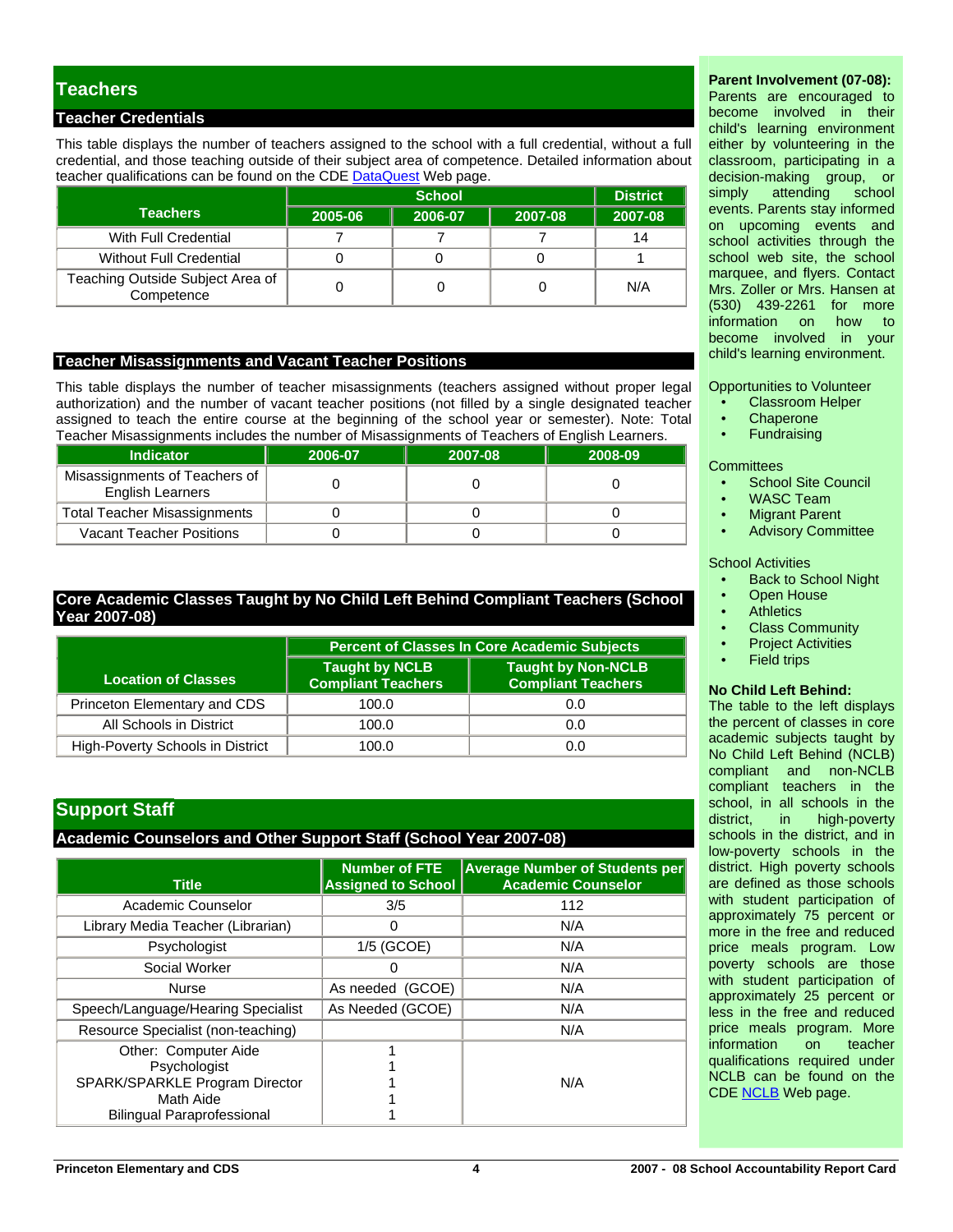# **Curriculum and Instructional Materials**

## **Quality, Currency, Availability of Textbooks and Instructional Materials (School Year 2008-09)**

| <b>Core Curriculum Area</b>                   | <b>Quality, Currency, and</b><br><b>Availability of Textbooks and</b><br><b>Instructional Materials</b> | <b>Percent of Pupils Who Lack</b><br><b>Their Own Assigned</b><br><b>Textbooks and Instructional</b><br><b>Materials</b> |
|-----------------------------------------------|---------------------------------------------------------------------------------------------------------|--------------------------------------------------------------------------------------------------------------------------|
| Reading/Language Arts                         | New to Good                                                                                             | $0\%$                                                                                                                    |
| <b>Mathematics</b>                            | New to Good                                                                                             | $0\%$                                                                                                                    |
| Science                                       | New to Good                                                                                             | $0\%$                                                                                                                    |
| <b>History-Social Science</b>                 | New to Good                                                                                             | $0\%$                                                                                                                    |
| Foreign Language                              | New to Good                                                                                             | $0\%$                                                                                                                    |
| Health                                        | New to Good                                                                                             | $0\%$                                                                                                                    |
| Visual and Performing Arts                    | N/A                                                                                                     | $0\%$                                                                                                                    |
| Science Laboratory<br>Equipment (grades 9-12) | New to Good                                                                                             | $0\%$                                                                                                                    |

This table displays information about the quality, currency, and availability of the standards-aligned<br>textbooks and other textbooks and other instructional materials used at the school, and information about the school's use of any supplemental curriculum or non-adopted textbooks or instructional materials.

# **School Finances**

**Expenditures Per Pupil and School Site Teacher Salaries (Fiscal Year 2006-07)** 

| Level                                                      | <b>Total Expenditures</b><br><b>Per Pupil</b> | <b>Expenditures Per</b><br><b>Pupil</b><br>/ Supplemental)<br><b>Restricted)</b> | <b>Expenditures Per</b><br><b>Pupil (Basic /</b><br>Unrestricted) | <b>Average Teacher</b><br><b>Salary</b> |
|------------------------------------------------------------|-----------------------------------------------|----------------------------------------------------------------------------------|-------------------------------------------------------------------|-----------------------------------------|
| <b>School Site</b>                                         | \$9.750                                       | \$2.925                                                                          | \$6,825                                                           | \$52,210                                |
| <b>District</b>                                            | N/A                                           | N/A                                                                              | \$9,750                                                           | \$46,126                                |
| Percent Difference<br>- School Site and<br><b>District</b> | N/A                                           | N/A                                                                              | $-30.0\%$                                                         | 13.2%                                   |
| <b>State</b>                                               | N/A                                           | N/A                                                                              | \$5300                                                            | \$54955                                 |
| Percent Difference<br>- School Site and<br>State           | N/A                                           | N/A                                                                              | 28.8%                                                             | 5.9%                                    |

# **Teacher and Administrative Salaries (Fiscal Year 2006-07)**

| <b>Category</b>                               | <b>District Amount</b> | <b>State Average For Districts</b><br><b>In Same Category</b> |
|-----------------------------------------------|------------------------|---------------------------------------------------------------|
| <b>Beginning Teacher Salary</b>               | \$37,510               | \$36658                                                       |
| Mid-Range Teacher Salary                      | \$50,259               | \$53646                                                       |
| <b>Highest Teacher Salary</b>                 | \$63,008               | \$69160                                                       |
| Average Principal Salary (Elementary)         | N/A                    | \$85019                                                       |
| Average Principal Salary (Middle)             | N/A                    | \$85660                                                       |
| Average Principal Salary (High)               | N/A                    | \$91134                                                       |
| <b>Superintendent Salary</b>                  | \$84,059               | \$110844                                                      |
| Percent of Budget for Teacher Salaries        | 36.8%                  | 35.2%                                                         |
| Percent of Budget for Administrative Salaries | 7.3 %                  | 6.4%                                                          |

This table displays a comparison of the school's per pupil expenditures from unrestricted (basic) sources with other schools in the district and throughout the state, and a comparison of the average teacher salary at the school site with average teacher salaries at the district and state levels. Detailed information regarding school expenditures can be found on the CDE Current Expense of Education & Per-pupil Spending Web page and teacher salaries can be found on the CDE Certificated Salaries & Benefits Web page.

This table displays district salaries for teachers, principals, and and superintendents, and compares these figures to the state averages for districts of the same type and size. The table also displays teacher and administrative salaries as a percent of a district's budget, and compares these figures to the state averages for districts of the same type and size based on the salary schedule. Detailed information regarding salaries may be found on the CDE [Certificated Salaries &](http://www.cde.ca.gov/ds/fd/cs/)  [Benefits](http://www.cde.ca.gov/ds/fd/cs/) Web page.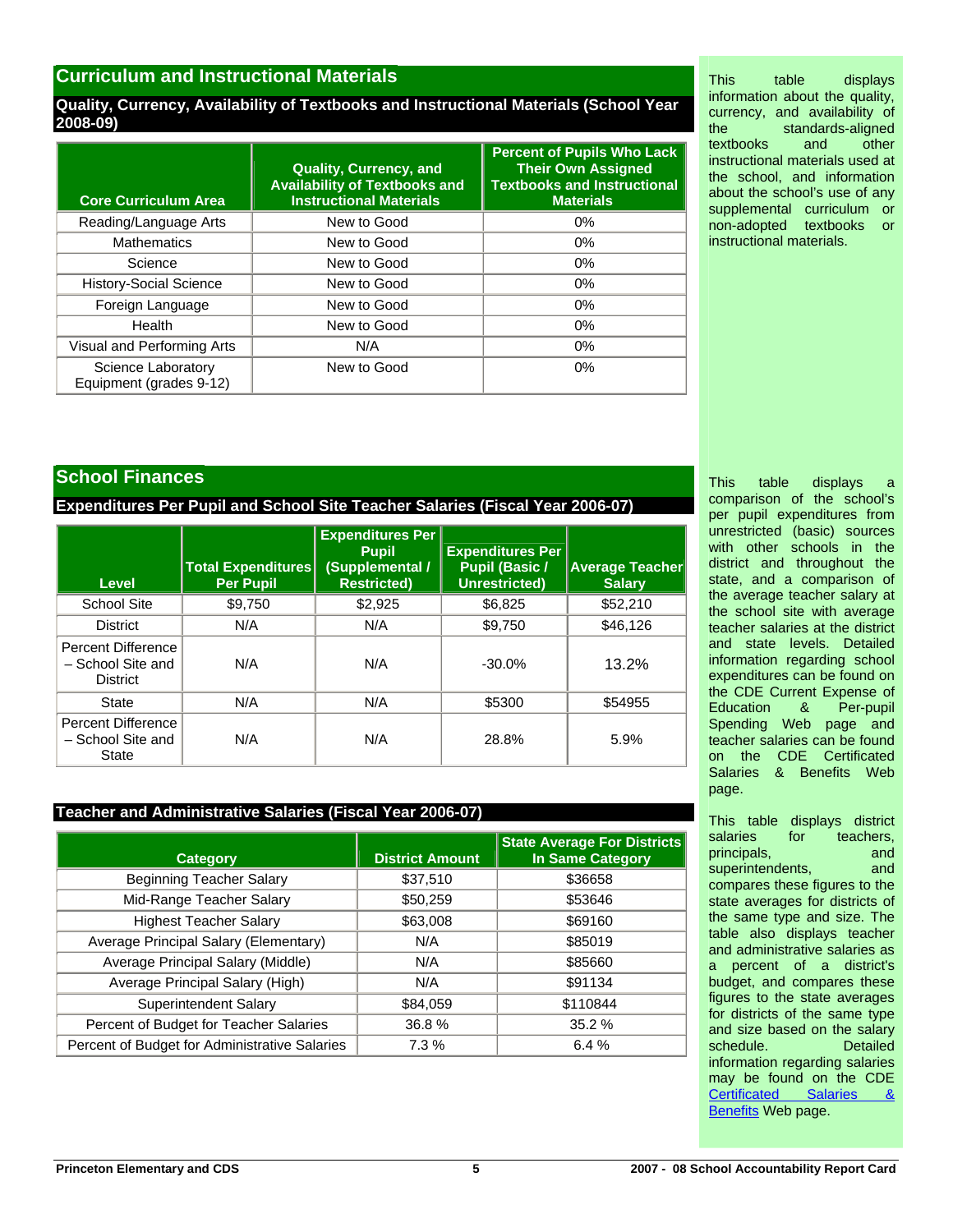# **Student Performance**

## **CST Results for All Students - Three-Year Comparison**

#### **STAR PROGRAM:**

This table displays the percent of students achieving at the Proficient or Advanced level (meeting or exceeding the state standards).

|                           |       | <b>School</b> |       |           | <b>District</b> |       |       | <b>State</b> |       |  |
|---------------------------|-------|---------------|-------|-----------|-----------------|-------|-------|--------------|-------|--|
| <b>Subject</b>            | 05-06 | $ 06-07 $     | 07-08 | $05 - 06$ | 06-07           | 07-08 | 05-06 | 06-07        | 07-08 |  |
| English-Language<br>Arts  | 32    | 33            | 22    | 31        | 35              | 27    | 42    | 43           | 46    |  |
| <b>Mathematics</b>        | 43    | 44            | 38    | 38        | 40              | 27    | 40    | 40           | 43    |  |
| Science                   | 31    | 11            | 38    | 35        | 34              | 37    | 35    | 38           | 46    |  |
| History-Social<br>Science |       |               |       | 17        | 21              | 31    | 33    | 33           | 36    |  |

Note: Scores are not shown when the number of students tested is 10 or less because the number of students in this category is too small for statistical accuracy or privacy protection. In no case shall any group score be reported that would deliberately or inadvertently make public the score or performance of any individual student.

#### **CST Results by Student Group – Most Recent Year**

This table displays the percent of students, by group, achieving at the Proficient or Advanced level (meeting or exceeding the state standards) for the most recent testing period.

|                                                                | <b>Percent of Students Scoring at Proficient or Advanced</b> |                    |                |                                         |  |  |  |
|----------------------------------------------------------------|--------------------------------------------------------------|--------------------|----------------|-----------------------------------------|--|--|--|
| <b>Group</b>                                                   | English-<br><b>Language Arts</b>                             | <b>Mathematics</b> | <b>Science</b> | <b>History-Social</b><br><b>Science</b> |  |  |  |
| African American                                               |                                                              |                    |                |                                         |  |  |  |
| American Indian or Alaska Native                               | $\star$                                                      | $\star$            |                |                                         |  |  |  |
| Asian                                                          |                                                              |                    |                |                                         |  |  |  |
| Filipino                                                       |                                                              |                    |                |                                         |  |  |  |
| Hispanic or Latino                                             | 15                                                           | 37                 | $\star$        |                                         |  |  |  |
| Pacific Islander                                               |                                                              |                    |                |                                         |  |  |  |
| White (not Hispanic)                                           | 39                                                           | 50                 | $\star$        |                                         |  |  |  |
| Male                                                           | 15                                                           | 31                 | $\star$        |                                         |  |  |  |
| Female                                                         | 28                                                           | 45                 | $\star$        |                                         |  |  |  |
| Economically Disadvantaged                                     | 15                                                           | 29                 | $\star$        |                                         |  |  |  |
| <b>English Learners</b>                                        | 0                                                            | 10                 | $\star$        |                                         |  |  |  |
| <b>Students with Disabilities</b>                              | $\star$                                                      | $^\star$           | $\star$        |                                         |  |  |  |
| <b>Students Receiving Migrant</b><br><b>Education Services</b> | $\star$                                                      | *                  | $\star$        |                                         |  |  |  |

#### **The Standardized Testing and Reporting (STAR) Program** consists of several key components, including the California Standards Tests (CSTs); the California Modified Assessment (CMA), and the California Alternate Performance Assessment (CAPA). The CSTs show how well students are doing in relation to the state content standards. The CSTs include English-language arts (ELA) and mathematics in grades two through eleven; science in grades five, eight, and nine through eleven; and historysocial science in grades eight, and ten through eleven. The CAPA includes ELA, mathematics, and science in grades two through eleven, and for science for grades five, eight, and ten. The CAPA is given to those students with significant cognitive disabilities whose disabilities prevent them from taking either the CSTs with accommodations or modifications or the CMA with accommodations. The CMA includes ELA and mathematics for grades three through eight and science in grade five and is an alternate assessment that is based on modified achievement standards.

(continued on page 9)

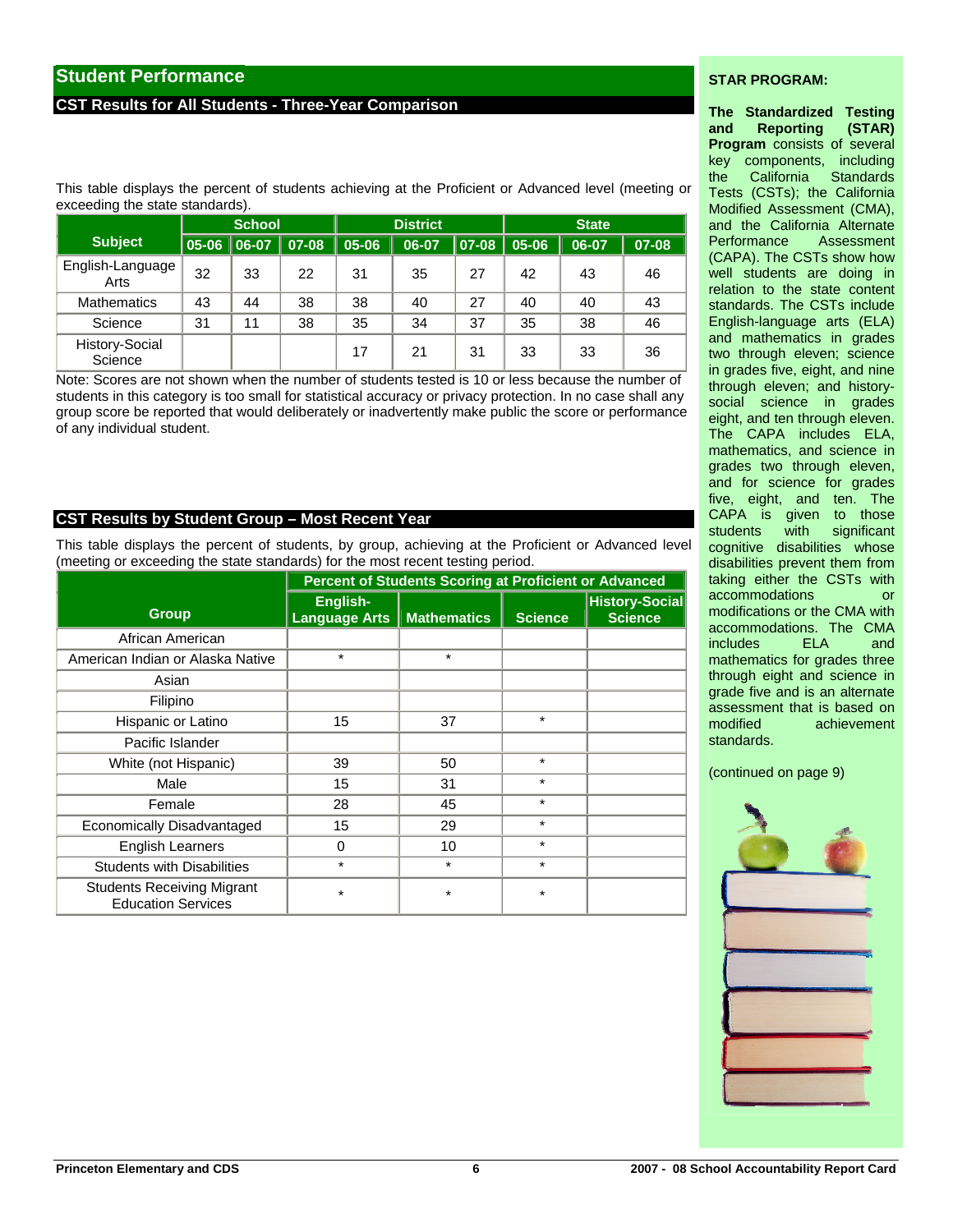## **California Physical Fitness Test Results (School Year 2007-08)**

The California Physical Fitness Test is administered to students in grades 5, 7, and 9 only. This table displays by grade level the percent of students meeting the healthy fitness zone on all six fitness standards for the most recent testing period. Detailed information regarding this test, and comparisons of a school's test results to the district and state levels, may be found on the Physical Fitness Testing Web page.

| <b>Grade Level</b> | Percent of Students Meeting Healthy Fitness Zones |
|--------------------|---------------------------------------------------|
|                    | 21 4                                              |
|                    |                                                   |
|                    |                                                   |

Note: Scores are not shown when the number of students tested is 10 or less because the number of students in this category is too small for statistical accuracy or privacy protection. In no case shall any group score be reported that would deliberately or inadvertently make public the score or performance of any individual student.



## **Accountability**

#### **Academic Performance Index Ranks – Three-Year Comparison**

This table displays the school's statewide and similar schools API ranks. These ranks are published when the Base API is released each March. The statewide API rank ranges from 1 to 10. A statewide rank of 1 means that the school has an API score in the lowest 10 percent of all schools in the state, while a statewide rank of 10 means that the school has an API score in the highest 10 percent of all schools in the state. The similar schools API rank reflects how a school compares to 100 statistically matched "similar schools." A similar schools rank of 1 means that the school's academic performance is comparable to the lowest performing 10 schools of the 100 similar schools, while a similar schools rank of 10 means that the school's academic performance is better than at least 90 of the 100 similar schools.

| <b>API Rank</b> | 2005. | 2006 | 2007 |
|-----------------|-------|------|------|
| Statewide       |       |      |      |
| Similar Schools | N/A   | N/A  | N/A  |

## **California Standards Tests**

The California Standards Tests (CSTs) show how well students are doing in relation to the state content standards. The CSTs include English-language arts (ELA) and mathematics in grades 2 through 11; science in grades 5, 8, and 9 through 11; and history-social science in grades 8, and 10 through 11. Student scores are reported as performance levels. Detailed **information** regarding CST results for each grade and performance level, including the percent of students not tested, can be found on the [Standardized](http://star.cde.ca.gov/)  [Testing and Reporting](http://star.cde.ca.gov/)  [\(STAR\) Results](http://star.cde.ca.gov/) Web page.

#### **Academic Performance Index**

The Academic Performance Index (API) is an annual measure of the academic performance and progress of schools in California. API scores range from 200 to 1,000, with a statewide target of 800. Detailed information about the API can be found on the CDE [Academic](http://www.cde.ca.gov/ta/ac/ap/)  [Performance Index \(API\)](http://www.cde.ca.gov/ta/ac/ap/) Web page.

#### **Princeton Elementary Support Program Changes**

#### **SPARK Program**

This program is by the 21st Century Safe Schools and Neighborhoods grant. The focus of this unique opportunity is to provide an after school academic assistance and recreation program for K-6 STUDENTS. This program was initiated in Princeton at the beginning of the 2005-06 school year.

#### **SPARKLE Program**

The Pre-K program first began in 2007 for 4 year old students. Children enrolled in the program are expected to enroll in our regular kindergarten program prior to the beginning of the new school year, each fall.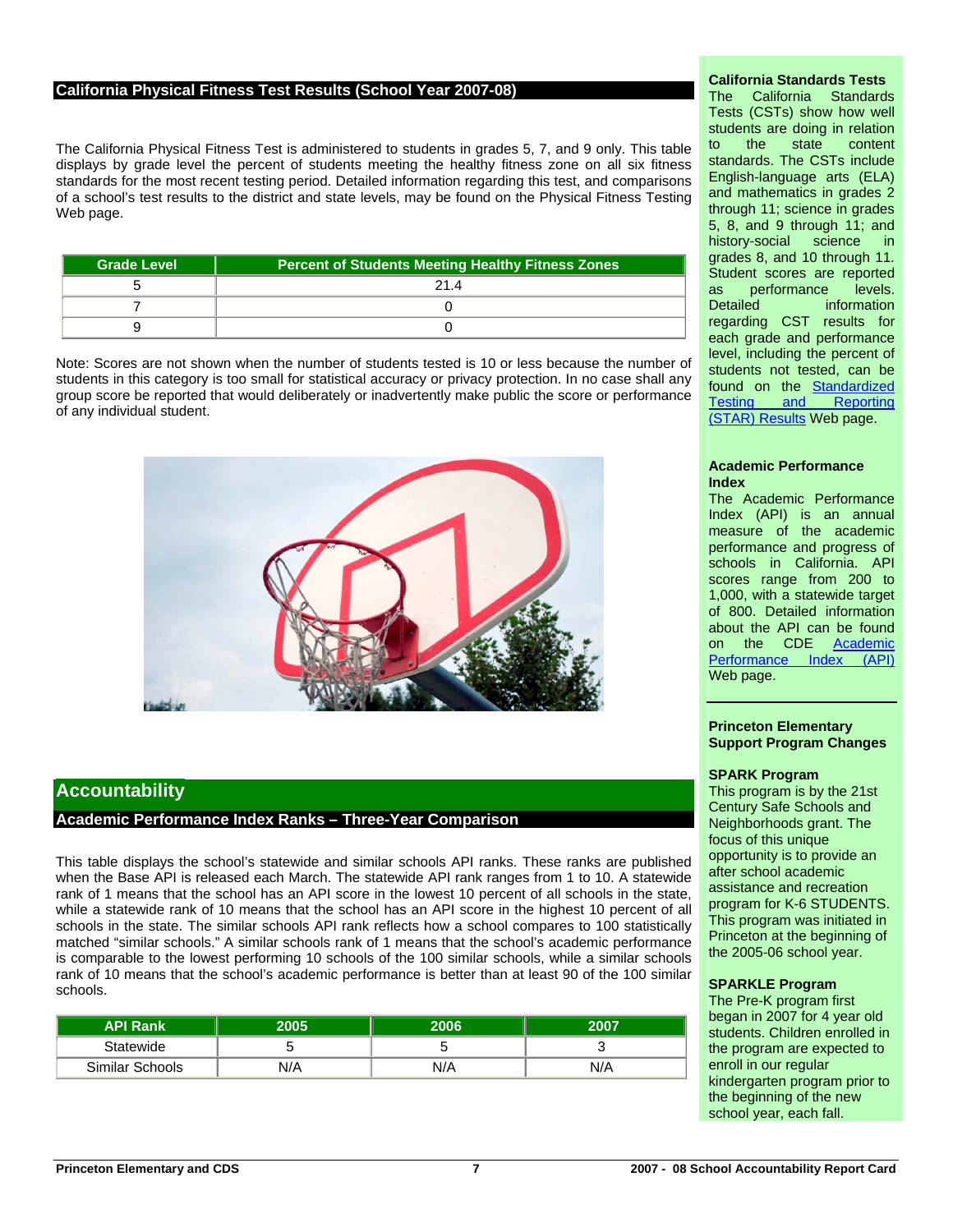## **API Changes by Student Group – Three-Year Comparison**

This table displays, by student group, the actual API changes in points added or lost for the past three years, and the most recent API score. Note: "N/A" means that the student group is not numerically significant.

|                                   | <b>Actual API Change</b> |         |         | <b>Growth API Score</b> |
|-----------------------------------|--------------------------|---------|---------|-------------------------|
| <b>Group</b>                      | 2005-06                  | 2006-07 | 2007-08 | 2008                    |
| All Students at the School        | 15                       | $-30$   | $-16$   | 703                     |
| African American                  |                          |         |         |                         |
| American Indian or Alaska Native  |                          |         |         |                         |
| Asian                             |                          |         |         |                         |
| Filipino                          |                          |         |         |                         |
| Hispanic or Latino                |                          |         |         |                         |
| Pacific Islander                  |                          |         |         |                         |
| White (not Hispanic)              |                          |         |         |                         |
| Socioeconomically Disadvantaged   |                          |         |         | 674                     |
| <b>English Learners</b>           |                          |         |         |                         |
| <b>Students with Disabilities</b> |                          |         |         |                         |

# **Adequate Yearly Progress Overall and by Criteria (School Year 2007-08)**

This table displays an indication of whether the school and the district made AYP overall and whether the school and the district met each of the AYP criteria.

| <b>AYP Criteria</b>                        | <b>Princeton</b><br><b>Elementary</b> | <b>Princeton</b><br><b>Elementary</b><br><b>CDS</b> | <b>District</b> |
|--------------------------------------------|---------------------------------------|-----------------------------------------------------|-----------------|
| Overall                                    | <b>No</b>                             | Yes                                                 | No              |
| Participation Rate - English-Language Arts | Yes                                   | Yes                                                 | <b>No</b>       |
| Participation Rate - Mathematics           | Yes                                   | Yes                                                 | Yes             |
| Percent Proficient - English-Language Arts | <b>No</b>                             | Yes                                                 | <b>No</b>       |
| <b>Percent Proficient - Mathematics</b>    | Yes                                   | Yes                                                 | Yes             |
| API                                        | Yes                                   | Yes                                                 | Yes             |
| <b>Graduation Rate</b>                     | N/A                                   | N/A                                                 | No              |

(Note: "Yes" = Met 2008 AYP Criteria. "No" = Did not Meet 2008 AYP Criteria.)

## **Federal Intervention Program (School Year 2008-09)**

Schools and districts receiving federal Title I funding enter Program Improvement (PI) if they do not make AYP for two consecutive years in the same content area (English-language arts or mathematics) or on the same indicator (API or graduation rate). After entering PI, schools and districts advance to the next level of intervention with each additional year that they do not make AYP. Detailed information about PI identification can be found at the [AYP](http://www.cde.ca.gov/ta/ac/ay/) Web page.

| <b>Indicator</b>                                    | <b>School</b> | <b>District</b> |
|-----------------------------------------------------|---------------|-----------------|
| Program Improvement Status                          | Not in PI     | Not In PI       |
| First Year of Program Improvement                   |               |                 |
| Year in Program Improvement                         |               |                 |
| Number of Schools Currently in Program Improvement  | N/A           |                 |
| Percent of Schools Currently in Program Improvement | N/A           |                 |

#### **Types of Services Funded (Fiscal Year 2007-08)**

This section provides information about the programs and supplemental services that are available at the school and funded through either categorical or other sources.

Princeton Elementary and<br>Community Day School Community Day School provides the following:

- **Preschool**
- Summer school
- Before and after school tutoring

#### **Adequate Yearly Progress**

The federal NCLB act requires that all schools and districts meet the following Adequate Yearly Progress (AYP) criteria:

- Participation rate on the state's standards-based assessments in Englishlanguage arts (ELA) and mathematics
- Percent proficient on the state's standards-based assessments in ELA and mathematics
- API as an additional indicator
- Graduation rate (for secondary schools)

Detailed information about AYP, including participation rates and percent proficient results by student group, can be found at the [AYP](http://www.cde.ca.gov/ta/ac/ay/) Web page.